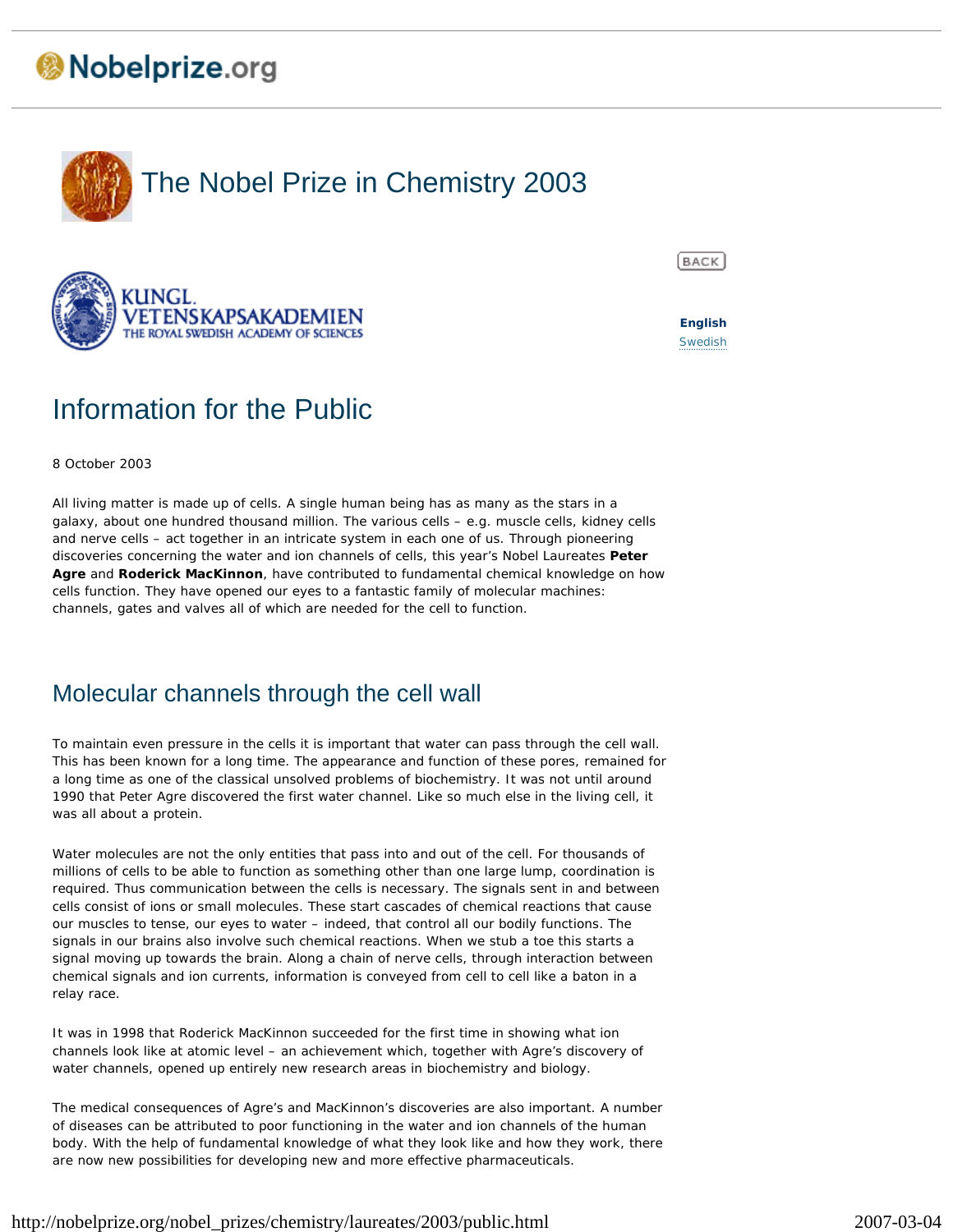

### High resolution image (jpeg 210 kB) »

Fig 1. The dividing wall between the cell and the outside world – including other cells – is far from being an impervious shell. On the contrary, it is perforated by various channels. Many of these are specially adapted to one specific ion or molecule and do not permit any other type to pass. Here to the left we see a water channel and to the right an ion channel.

## Water channels

### **The hunt for the water channels**

As early as the middle of the nineteenth century it was understood that there must be openings in the cell membrane to permit a flow of water and salts. In the middle of the 1950s it was discovered that water can be rapidly transported into and out of cells through pores that admit water molecules only. During the next 30 years this was studied in detail and the conclusion was that there must be some type of selective filter that prevents ions from passing through the membrane while water molecules, which are uncharged, flow freely. Thousands of millions of water molecules per second pass through one single channel!

Although this was known, it was not until 1992 that anybody was able to identify what this molecular machinery really looked like; that is, to identify what protein or proteins formed the actual channel. In the mid-1980s Peter Agre studied various membrane proteins from the red blood cells. He also found one of these in the kidney. Having determined both its peptide sequence and the corresponding DNA sequence, he realised that this must be the protein that so many had sought before him: the cellular water channel.

Agre tested his hypothesis in a simple experiment (fig. 2) where he compared cells which contained the protein in question with cells which did not have it. When the cells were placed in a water solution, those that had the protein in their membranes absorbed water by osmosis and swelled up while those that lacked the protein were not affected at all. Agre also ran trials with artificial cells, termed liposomes, which are a type of soap bubble surrounded on the outside and the inside by water. He found that the liposomes became permeable to water if the protein was planted in their membranes.

### **What is osmosis?**

The liquid pressure in plant and animal cells is maintained through osmosis. In osmosis, small molecules (such as water) pass through a semi-permeable membrane. If the membrane does not admit macromolecules or salts that are in higher concentrations on one side of the membrane, the small molecules (water) will cross to this side, attempting to "dilute" the substance that cannot pass through the membrane. The osmotic pressure thus arising is the reason why cells are often swollen and stiff, in a flower stalk, for example.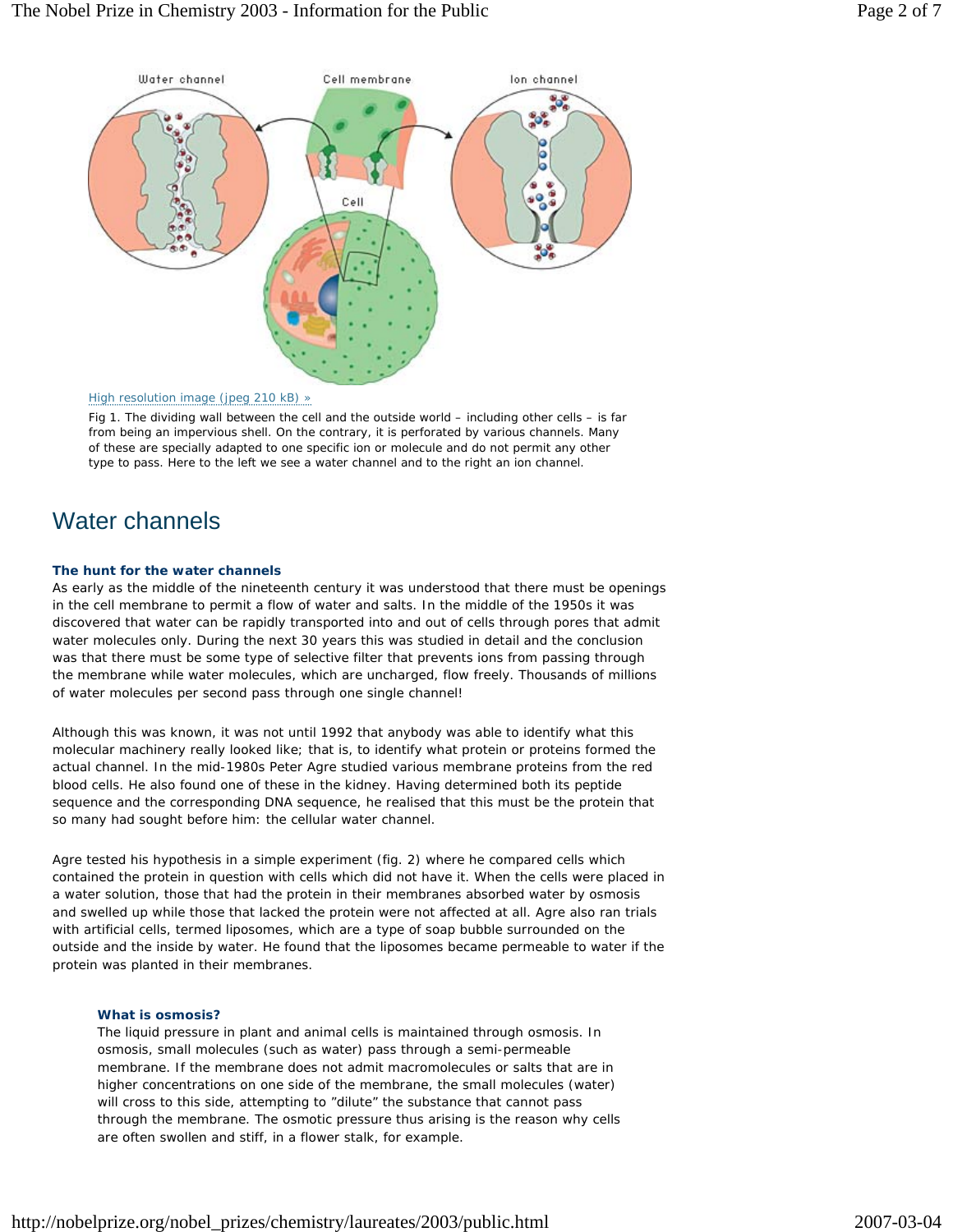

### High resolution image (jpeg 165 kB) »

Fig 2. Peter Agre's experiment with cells containing or lacking aquaporin. The aquaporin is necessary for making the cell absorb water and swell.

Peter Agre also knew that mercury ions prevent cells from taking up and releasing water, and he showed that water transport through his new protein was prevented in the same way by mercury. This made him even more sure of that he had discovered what was actually the water channel . Agre named the protein *aquaporin,* "water pore".

### **How does the water channel work? A question of form and function**

In 2000, together with other research teams, Agre reported the first high-resolution images of the three-dimensional structure of the aquaporin. With these data, it was possible to map in detail how a water channel functions. How is it that it only admits water molecules and not other molecules or ions? The membrane is, for instance, not allowed to leak protons. This is crucial because the difference in proton concentration between the inside and the outside of the cell is the basis of the cellular energy-storage system.

Selectivity is a central property of the channel. Water molecules worm their way through the narrow channel by orienting themselves in the local electrical field formed by the atoms of the channel wall. Protons (or rather oxonium ions,  $H_3O^+$ ) are stopped on the way and rejected because of their positive charges.



AQP1. Because of the positive charge at the center of the channel, positively charged ions such as  $H_2O^+$ , are deflected. This prevents proton leakage through the channel.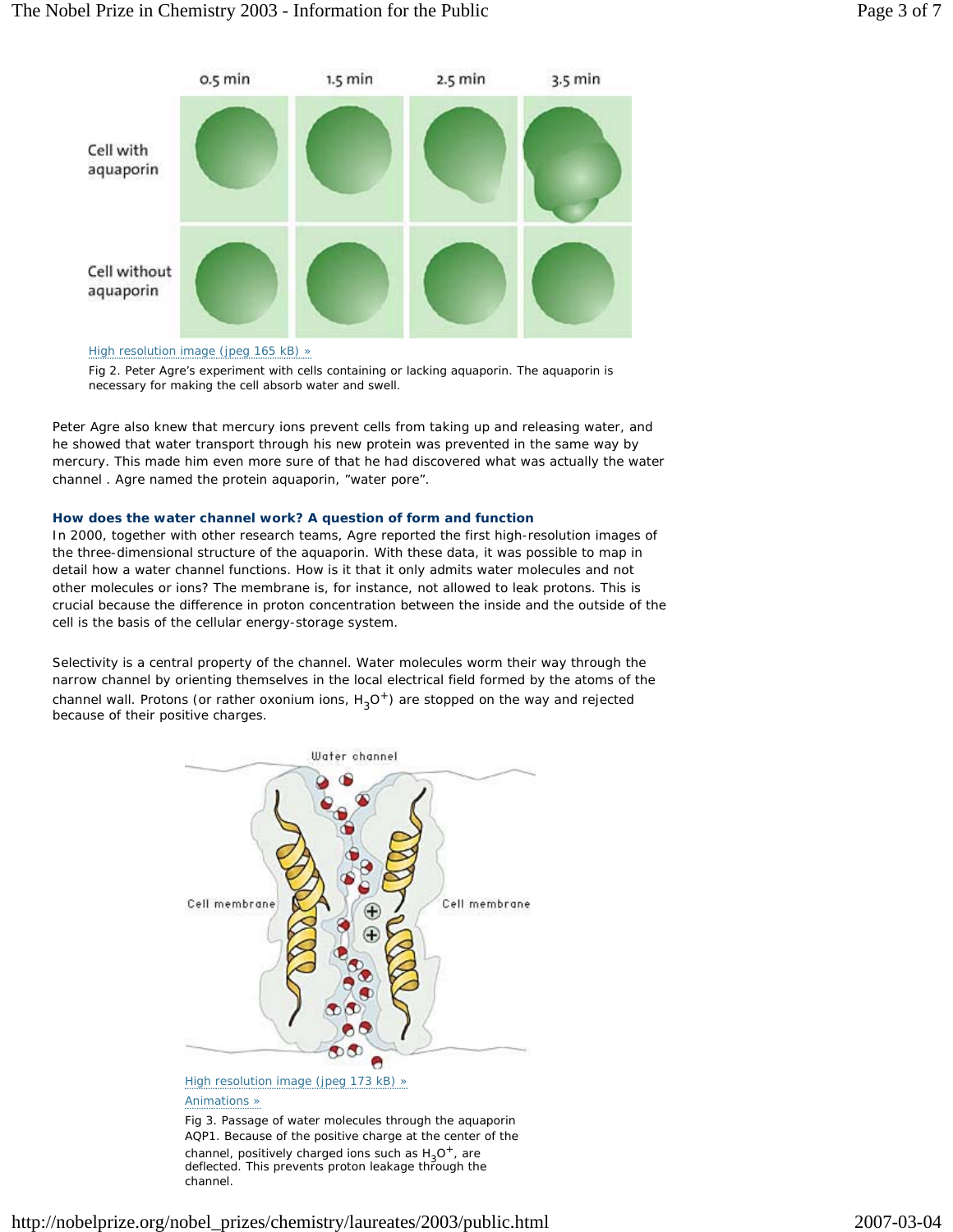### **The medical significance of the water channels**

During the past ten years, water channels have developed into a highly topical research field. The aquaporins have proved to be a large protein family. They exist in bacteria, plants and animals. In the human body alone, at least eleven different variants have been found.

The function of these proteins has now been mapped in bacteria and in plants and animals, with focus on their physiological role. In humans, the water channels play an important role in, among other organs, the kidneys.

The kidney is an ingenious apparatus for removing substances the body wishes to dispose of. In its windings (termed glomeruli), which function as a sieve, water, ions and other small molecules leave the blood as 'primary' urine. Over 24 hours, about 170 litres of primary urine is produced. Most of this is reabsorbed with a series of cunning mechanisms so that finally about one litre of urine a day leaves the body.

From the glomeruli, primary urine is passed on through a winding tube where about 70% of the water is reabsorbed to the blood by the aquaporin AQP1. At the end of the tube, another 10% of water is reabsorbed with a similar aquaporin, AQP2. Apart from this, sodium, potassium and chloride ions are also reabsorbed into the blood. Antidiuretic hormone (vasopressin) stimulates the transport of AQP2 to cell membranes in the tube walls and hence increases the water resorption from the urine. People with a deficiency of this hormone might be affected by the disease *diabetes insipidus* with a daily urine output of 10-15 litres.

### Ion channels

### **The cells signal with salt!**

The first physical chemist, the German Wilhelm Ostwald (Nobel Prize in Chemistry 1909) proposed in 1890 that the electrical signals measured in living tissue could be caused by ions moving in and out through cell membranes. This electro-chemical idea rapidly achieved acceptance. The notion of the existence of some type of narrow ion channel arose in the 1920s. The two British scientists Alan Hodgkin and Andrew Huxley made a major breakthrough at the beginning of the 1950s and for this were awarded the Nobel Prize in Physiology or Medicine in 1963. They showed how ion transport through nerve cell membranes produces a signal that is conveyed from nerve cell to nerve cell like a relay race baton. It is primarily sodium and potassium ions,  $Na^+$  and  $K^+$ , that are active in these reactions.

Thus as much as fifty years ago there was well-developed knowledge of the central functions of the ion channels. They had to be able to admit one ion type selectively, but not another. Likewise, it had to be possible for the channels to open and shut and sometimes to conduct ions in one direction only. But how this molecular machinery really worked was long to remain a mystery.

### **Ion-selective channel**

During the 1970s it was shown that the ion channels were able to admit only certain ions because they were equipped with some kind of "ion filter". Of particular interest was the finding of channels that admit potassium ions but not sodium ions – even though the sodium ion is smaller than the potassium ion. It was suspected that the oxygen atoms in the protein played an important role as "substitutes" for the water molecules with which the potassium ion surrounds itself in the water solution and from which it must free itself during entry to the channel.

But further progress with this hypothesis was difficult – what was now needed was simply highresolution pictures of the type only X-ray crystallography can provide. The problem was that it is extremely difficult to determine the structure of membrane proteins with this method, and the ion channels were no exception. Membrane proteins from plants and animals are more complicated and difficult to work with than those from bacteria. Using bacterial channel proteins that resemble human ion channels as closely as possible might perhaps offer a way forwards.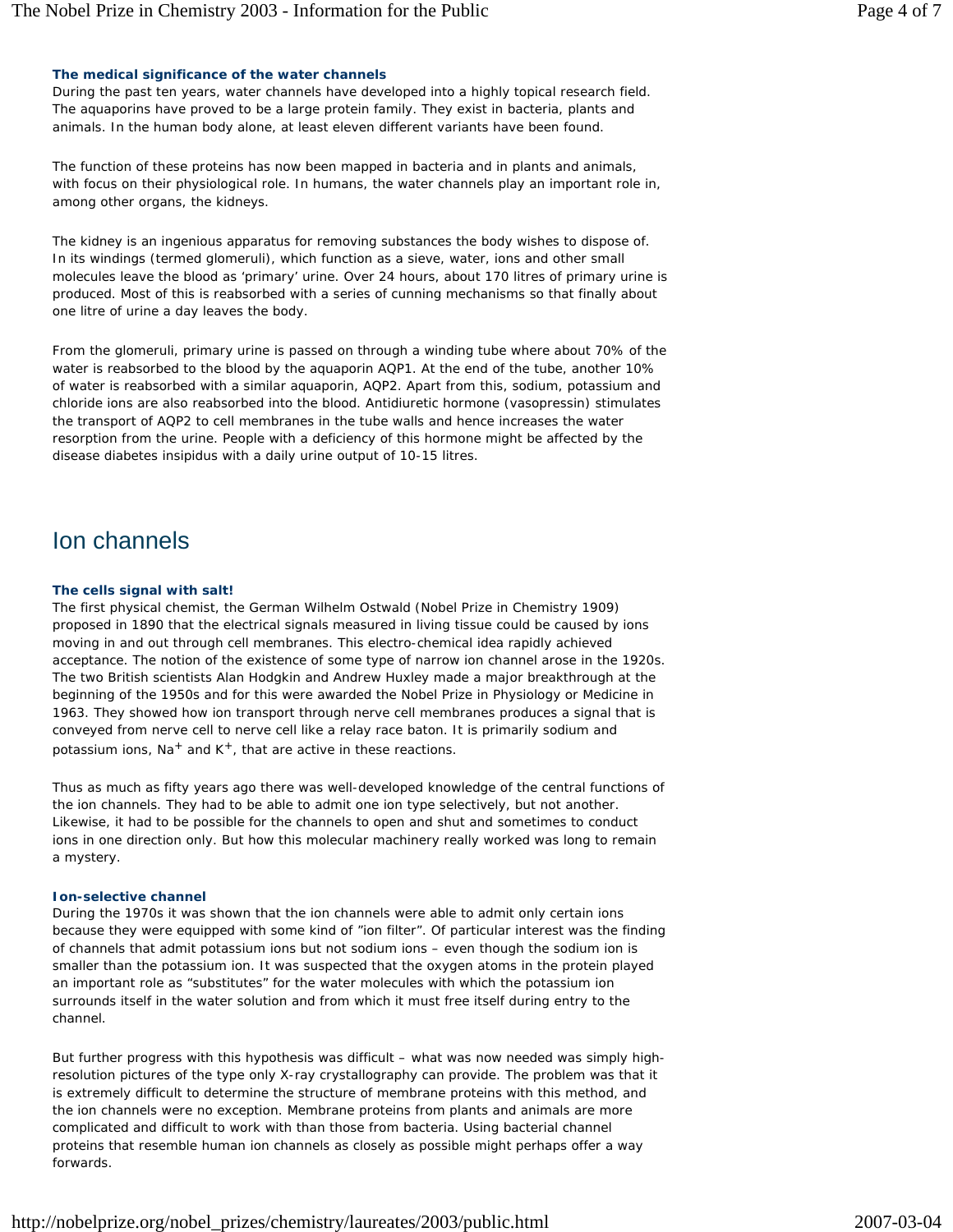Many researchers tried in vain. The breakthrough came from an unexpected direction. Roderick MacKinnon, after studying biochemistry, turned to medicine and qualified as medical doctor. After working as a physician for some years, he grew so interested in ion channels that he started to do research in the field: "My scientific career in effect began at the age of 30", he has admitted. But his career took off quickly. Realising that better and higher-resolution structures were needed for understanding how ion channels function, he decided to learn the fundamentals of X-ray crystallography. It was then only a few years before he astonished the whole research community by presenting a structure of an ion channel. This was in April 1998.

### **First ion channel mapped – atom by atom**

In 1998, then, MacKinnon determined the first high-resolution structure of an ion channel, called KcsA, from the bacterium *Streptomyces lividans.* MacKinnon revealed for the first time how an ion channel functions at atomic level. The ion filter, which admits potassium ions and stops sodium ions, could now be studied in detail. Not only was it possible to unravel how the ions passed through the channel, they could also be seen in the crystal structure – surrounded by water molecules just before they enter the ion filter; right in the filter, and when they meet the water on the other side of the filter (fig. 4). MacKinnon could explain why potassium ions but not sodium ions are admitted through the filter: namely, because the distance between the potassium ion and the oxygen atoms in the filter is the same as that between the potassium ion and the oxygen atoms in the water molecules surrounding the potassium ion when it is outside the filter. Thus it can slide through the filter unopposed. However, the sodium ion, which is smaller than the potassium ion, can *not* pass through the channel. This is because it does not fit between the oxygen atoms in the filter and therefore remains in the water solution. The ability of the channel to strip the potassium ion of its water and allow it to pass at no cost in energy is a kind of selective catalysed ion transport.

The cell must also be able to control the opening and closing of ion channels. MacKinnon has shown that this is achieved by a gate at the bottom of the channel which opened and closed a molecular "sensor". This sensor is situated close to the gate. Certain sensors react to certain signals, e.g. an increase in the concentration of calcium ions, an electric voltage over the cell membrane or binding of a signal molecule of some kind. By connecting different sensors to ion channels, nature has created channels that respond to a large number of different signals.





High resolution image (jpeg 137 kB) »

### **OUTSIDE THE ION FILTER (A)**

Outside the cell membrane the ions are bound to water molecules with certain distances to the oxygen atoms of the water.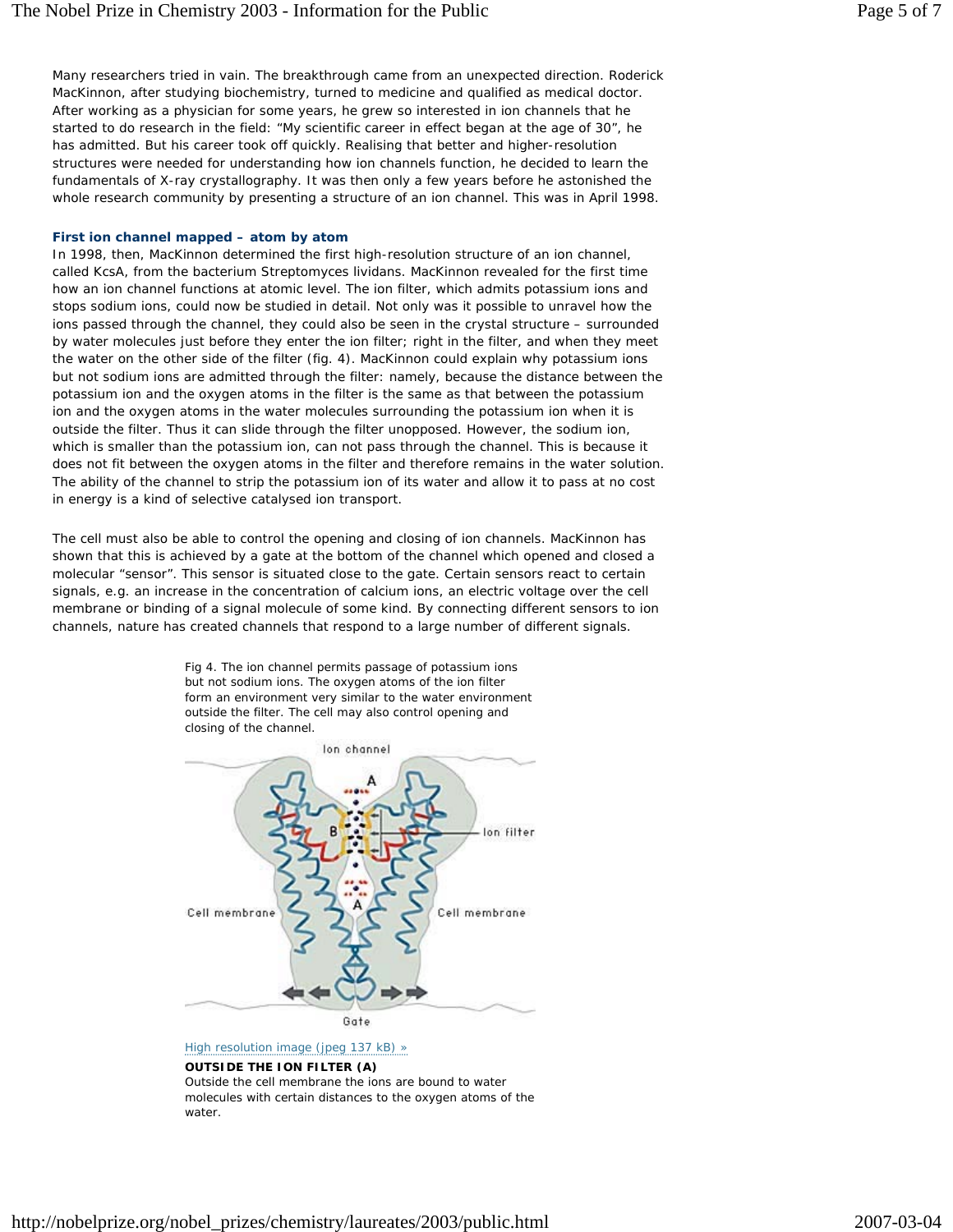

### **INSIDE THE ION FILTER (B)**

For the potassium ions the distance to the oxygen atoms in the ion filter is the same as in water.

The sodium ions, which are smaller, do not fit in between the oxygen atoms in the filter. This prevents them from entering the channel.

#### **Understanding diseases**

Membrane channels are a precondition for all living matter. For this reason, increased understanding of their function constitutes an important basis for understanding many disease states. Dehydration of various types, and sensitivity to heat, are connected with the efficancy of the aquaporins. The European heat waves of recent years, for example, resulted in many deaths where the cause has sometimes been connected to problems in maintaining the bodyfluid balance. In these processes the aquaporins are of crucial importance.

Disturbances in ion channel function can lead to serious diseases of the nervous system as well as the muscles, e.g. the heart. This makes the ion channels important drug targets for the pharmaceutical industry.

Illustrations: Typoform

### **Links and further reading »**

### **The Laureates**

**Peter Agre** Departement of Biological Chemistry 420 Physiology Building Johns Hopkins University School of Medicine 725 North Wolfe Street Baltimore Maryland 21205 USA

**Roderick MacKinnon** Howard Hughes Medical Institute US citizen. Born 1949 (54 years) in Northfield, Minnesota, USA. B.A. at Augsburg College, Minneapolis, chemistry major, 1970. M.D. at Johns Hopkins University School of Medicine in Baltimore, 1974. Since 1993, Professor of Biological Chemistry and Professor of Medicine at Johns Hopkins School of Medicine.

US citizen. Born 1956 (47 years). Grew up in Burlington outside Boston, USA. B.A. at Brandeis